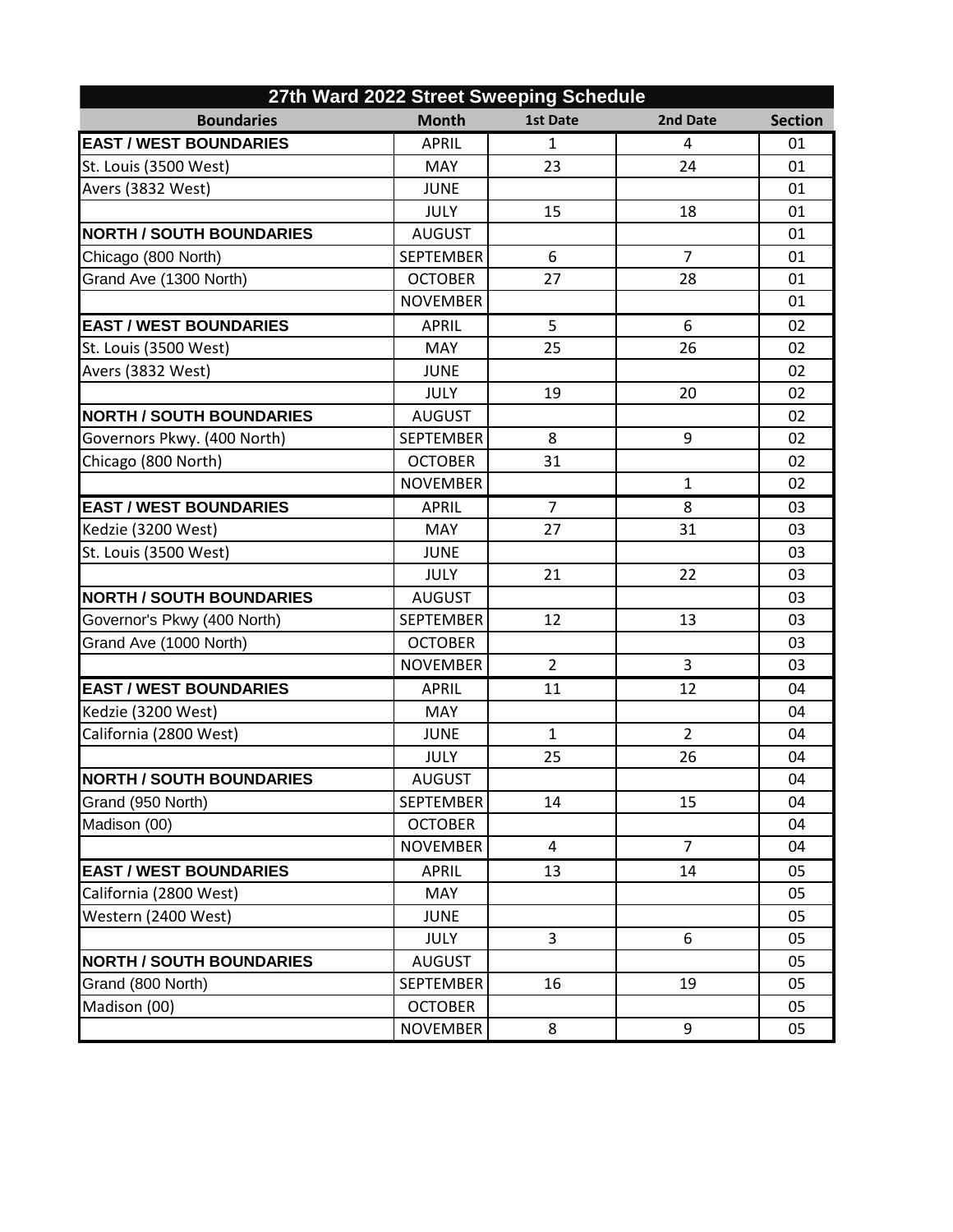| 27th Ward 2022 Street Sweeping Schedule |                  |                 |              |                |  |
|-----------------------------------------|------------------|-----------------|--------------|----------------|--|
| <b>Boundaries</b>                       | <b>Month</b>     | <b>1st Date</b> | 2nd Date     | <b>Section</b> |  |
| <b>EAST / WEST BOUNDARIES</b>           | <b>APRIL</b>     | 15              | 18           | 06             |  |
| Scramento (3000 West)                   | <b>MAY</b>       |                 |              | 06             |  |
| Western (2400 West)                     | <b>JUNE</b>      | $\overline{7}$  | 8            | 06             |  |
|                                         | <b>JULY</b>      | 29              |              | 06             |  |
| <b>NORTH / SOUTH BOUNDARIES</b>         | <b>AUGUST</b>    |                 | $\mathbf{1}$ | 06             |  |
| Madison (00)                            | <b>SEPTEMBER</b> | 20              | 21           | 06             |  |
| Harrison (600 South)                    | <b>OCTOBER</b>   |                 |              | 06             |  |
|                                         | <b>NOVEMBER</b>  | 10              | 11           | 06             |  |
| <b>EAST / WEST BOUNDARIES</b>           | <b>APRIL</b>     | 19              | 20           | 07             |  |
| Western (2400 West)                     | <b>MAY</b>       |                 |              | 07             |  |
| Wolcott (1900 West)                     | <b>JUNE</b>      | 9               | 10           | 07             |  |
|                                         | <b>JULY</b>      |                 |              | 07             |  |
| <b>NORTH / SOUTH BOUNDARIES</b>         | <b>AUGUST</b>    | $\overline{2}$  | 3            | 07             |  |
| Washington (100 North)                  | <b>SEPTEMBER</b> | 22              | 23           | 07             |  |
| Ferdinand (460 North)                   | <b>OCTOBER</b>   |                 |              | 07             |  |
|                                         | <b>NOVEMBER</b>  | 14              | 15           | 07             |  |
| <b>EAST / WEST BOUNDARIES</b>           | <b>APRIL</b>     | 21              | 22           | 08             |  |
| Western (2400 West)                     | <b>MAY</b>       |                 |              | 08             |  |
| Ogden (1800 West)                       | <b>JUNE</b>      | 13              | 14           | 08             |  |
|                                         | <b>JULY</b>      |                 |              | 08             |  |
| <b>NORTH / SOUTH BOUNDARIES</b>         | <b>AUGUST</b>    | 4               | 5            | 08             |  |
| Washington (100 North)                  | <b>SEPTEMBER</b> | 26              | 27           | 08             |  |
| Harrison (600 South)                    | <b>OCTOBER</b>   |                 |              | 08             |  |
|                                         | <b>NOVEMBER</b>  | 16              | 17           | 08             |  |
| <b>EAST / WEST BOUNDARIES</b>           | <b>APRIL</b>     | 25              | 26           | 09             |  |
| Wolcott (1800 West)                     | MAY              |                 |              | 09             |  |
| Ashland (1600 West)                     | <b>JUNE</b>      | 15              | 16           | 09             |  |
|                                         | JULY             |                 |              | 09             |  |
| <b>NORTH / SOUTH BOUNDARIES</b>         | <b>AUGUST</b>    | 8               | 9            | 09             |  |
| Grand (500 North)                       | <b>SEPTEMBER</b> | 28              | 29           | 09             |  |
| Madison (00)                            | <b>OCTOBER</b>   |                 |              | 09             |  |
|                                         | <b>NOVEMBER</b>  |                 |              | 09             |  |
| <b>EAST / WEST BOUNDARIES</b>           | <b>APRIL</b>     | 27              | 28           | 10             |  |
| Wolcott (1800 West)                     | MAY              |                 |              | 10             |  |
| Racine (1200 West)                      | <b>JUNE</b>      | 17              | 21           | 10             |  |
|                                         | <b>JULY</b>      |                 |              | 10             |  |
| <b>NORTH / SOUTH BOUNDARIES</b>         | <b>AUGUST</b>    | 10              | 11           | 10             |  |
| Madison (00)                            | <b>SEPTEMBER</b> | 30              |              | 10             |  |
| Harrison (600 South)                    | <b>OCTOBER</b>   |                 | 3            | 10             |  |
|                                         | <b>NOVEMBER</b>  |                 |              | 10             |  |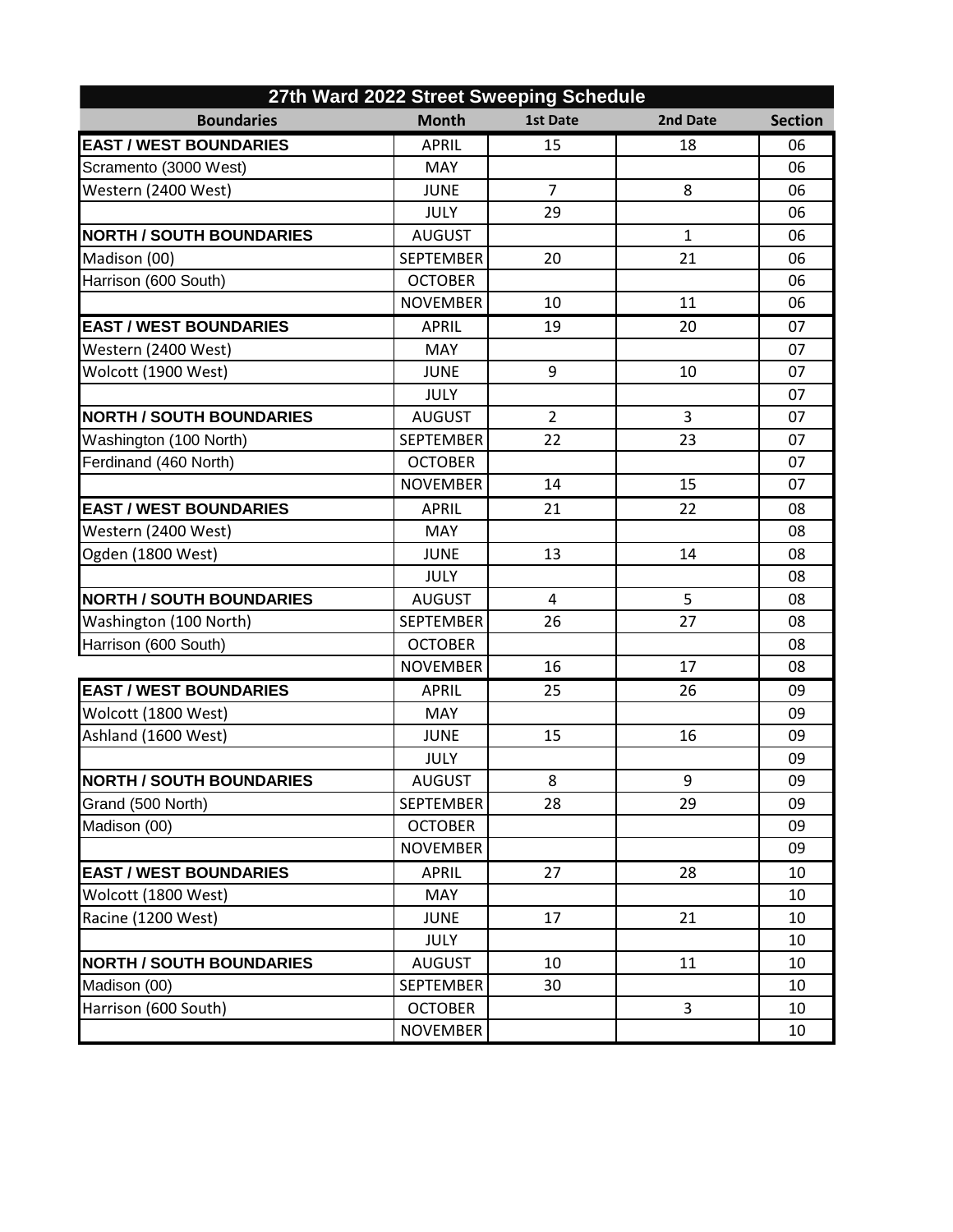| 27th Ward 2022 Street Sweeping Schedule |                  |                 |                |                |  |
|-----------------------------------------|------------------|-----------------|----------------|----------------|--|
| <b>Boundaries</b>                       | <b>Month</b>     | <b>1st Date</b> | 2nd Date       | <b>Section</b> |  |
| <b>EAST / WEST BOUNDARIES</b>           | <b>APRIL</b>     | 29              |                | 11             |  |
| Ogden (1300West)                        | <b>MAY</b>       |                 | $\overline{2}$ | 11             |  |
| Ashland (1600 West)                     | <b>JUNE</b>      | 22              | 23             | 11             |  |
|                                         | <b>JULY</b>      |                 |                | 11             |  |
| <b>NORTH / SOUTH BOUNDARIES</b>         | <b>AUGUST</b>    | 12              | 15             | 11             |  |
| Harrison (600 South)                    | <b>SEPTEMBER</b> |                 |                | 11             |  |
| Roosevelt (1200 South)                  | <b>OCTOBER</b>   | 4               | 5              | 11             |  |
|                                         | <b>NOVEMBER</b>  |                 |                | 11             |  |
| <b>EAST / WEST BOUNDARIES</b>           | <b>APRIL</b>     |                 |                | 12             |  |
| Ashland (1600 West)                     | <b>MAY</b>       | 3               | 4              | 12             |  |
| Racine (1200 West)                      | <b>JUNE</b>      | 24              | 27             | 12             |  |
|                                         | <b>JULY</b>      |                 |                | 12             |  |
| <b>NORTH / SOUTH BOUNDARIES</b>         | <b>AUGUST</b>    | 16              | 17             | 12             |  |
| Arbour (350 North)                      | <b>SEPTEMBER</b> |                 |                | 12             |  |
| Madison (00)                            | <b>OCTOBER</b>   | 6               | $\overline{7}$ | 12             |  |
|                                         | <b>NOVEMBER</b>  |                 |                | 12             |  |
| <b>EAST / WEST BOUNDARIES</b>           | <b>APRIL</b>     |                 |                | 13             |  |
| Racine (1200 West)                      | <b>MAY</b>       | 5               | 6              | 13             |  |
| Halsted (800 West)                      | <b>JUNE</b>      | 28              | 29             | 13             |  |
|                                         | <b>JULY</b>      |                 |                | 13             |  |
| <b>NORTH / SOUTH BOUNDARIES</b>         | <b>AUGUST</b>    | 18              | 19             | 13             |  |
| Arbour (350 North)                      | <b>SEPTEMBER</b> |                 |                | 13             |  |
| Van Buren (400 South)                   | <b>OCTOBER</b>   | 11              | 12             | 13             |  |
|                                         | <b>NOVEMBER</b>  |                 |                | 13             |  |
| <b>EAST / WEST BOUNDARIES</b>           | <b>APRIL</b>     |                 |                | 14             |  |
| Ashland (1600 West)                     | <b>MAY</b>       | 9               | 10             | 14             |  |
| DesPlaines St (630 West)                | <b>JUNE</b>      | 30              |                | 14             |  |
|                                         | JULY             |                 | $\mathbf{1}$   | 14             |  |
| <b>NORTH / SOUTH BOUNDARIES</b>         | <b>AUGUST</b>    | 22              | 23             | 14             |  |
| Chicago (800 North)                     | <b>SEPTEMBER</b> |                 |                | 14             |  |
| Arbour (350 North)                      | <b>OCTOBER</b>   | 13              | 14             | 14             |  |
|                                         | <b>NOVEMBER</b>  |                 |                | 14             |  |
| <b>EAST / WEST BOUNDARIES</b>           | <b>APRIL</b>     |                 |                | 15             |  |
| Armour (1500 West)                      | MAY              | 11              | 12             | 15             |  |
| Green (832 West)                        | <b>JUNE</b>      |                 |                | 15             |  |
|                                         | <b>JULY</b>      | 5               | 6              | 15             |  |
| <b>NORTH / SOUTH BOUNDARIES</b>         | <b>AUGUST</b>    | 24              | 25             | 15             |  |
| North (1600 North)                      | <b>SEPTEMBER</b> |                 |                | 15             |  |
| Erie (658 North)                        | <b>OCTOBER</b>   | 17              | 18             | 15             |  |
|                                         | <b>NOVEMBER</b>  |                 |                | 15             |  |